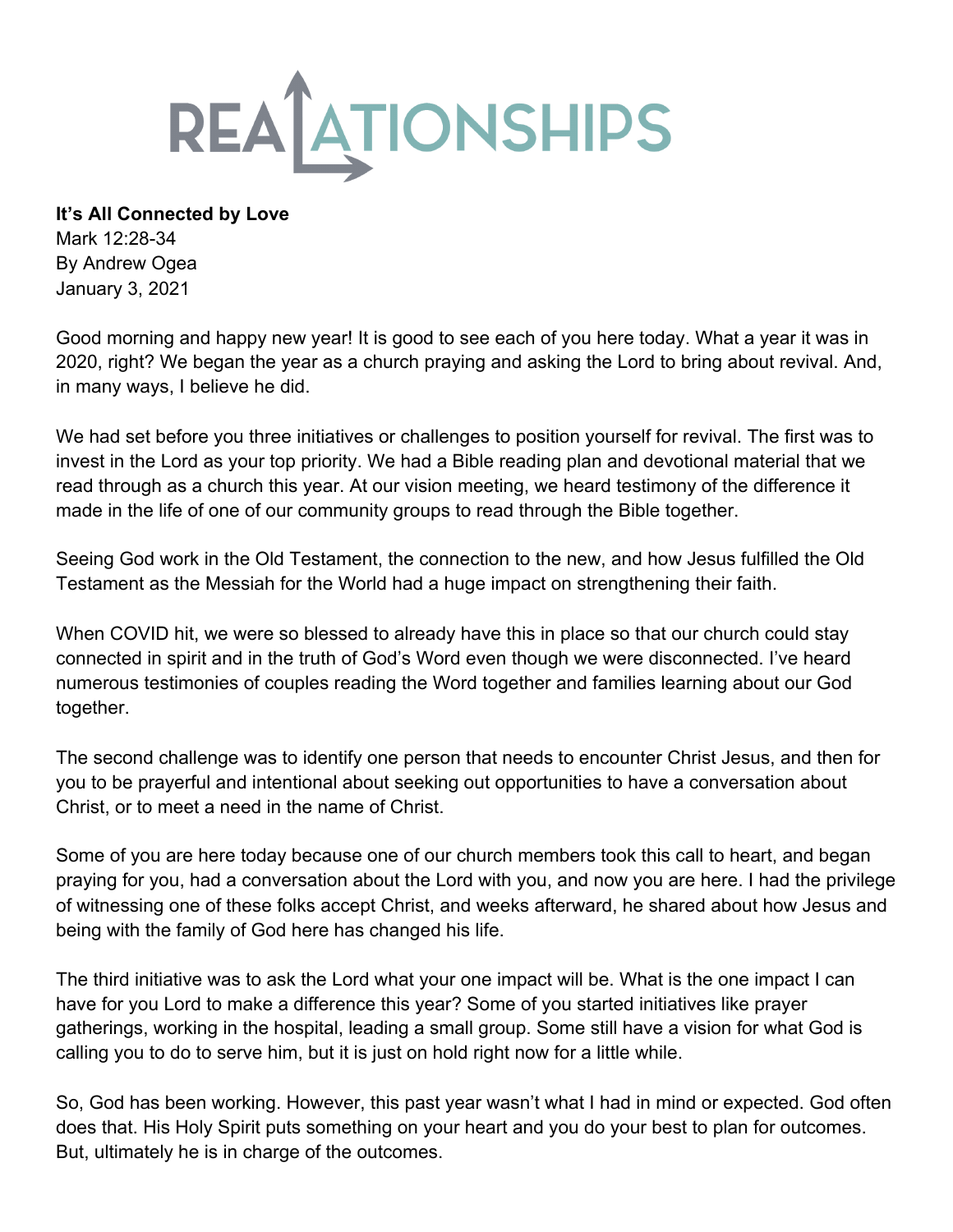In 2021, I believe God is going to bring to fruition the spiritual renewal in our church that has been planted and growing from this past year. In many ways he pushed the pause button for us. We had a reality check. A faith check. A priority check.

Some of us have tried to push through this past year to maintain normalcy. Some of us have been living in a new kind of normal. Some have been isolated and are desiring or attempting to return to a sense of normal, but maybe don't see how yet. I fear that others have withdrawn completely and have no plans to return to our church or any church for that matter. That breaks my heart.

But, as we come to 2021, your staff and leadership believe Jesus is going to continue to build up Northshore Church into what he wants us to look like, not on our expectations or our plans, but on what he wants.

We believe he wants to stir up what has been stagnant. He wants to shake up what has been complacent; to redirect what has been aimless; to reveal and rid us of that which is meaningless; to reveal what has become inauthentic or mundane. I believe he wants to connect what has been disconnected.

Disconnected...that is what I have felt the most of the year. Have you? Have you been disconnected this past year? Perhaps you have been disconnected from family; Disconnected from your brothers and sisters in Christ; Disconnected from your faith; Disconnected from serving the Lord and others; Disconnected from things that bring you joy; Disconnected from what is most important.

And this is where we will direct our focus today: What is most important? What is primary? What is the greatest area that should consume our focus in life? This is not a new question. In fact, this type of question is something that Jesus was asked quite a few times in the gospels.

Today, I want us to look at Jesus' answer to this question. So, I invite you to open your Bibles to Mark 12: 28-34. The question comes from a scribe, a teacher of the Old Testament, the prophets, and the Mosaic Law.

Before we read this passage, I want you to understand some context. A scribe and other religious leaders of Israel were often rebuked by Jesus in Scriptures. Specifically, Jesus presented warnings in his teachings taught against the scribes - these teachers and theologians of their day. In Mark 12:38-40:

# **38 As he taught, Jesus said, "Watch out for the teachers of the law. They like to walk around in flowing robes and be greeted with respect in the marketplaces**

**39 and have the most important seats in the synagogues and the places of honor at banquets.**

**40 They devour widows' houses and for a show make lengthy prayers. These men will be punished most severely."**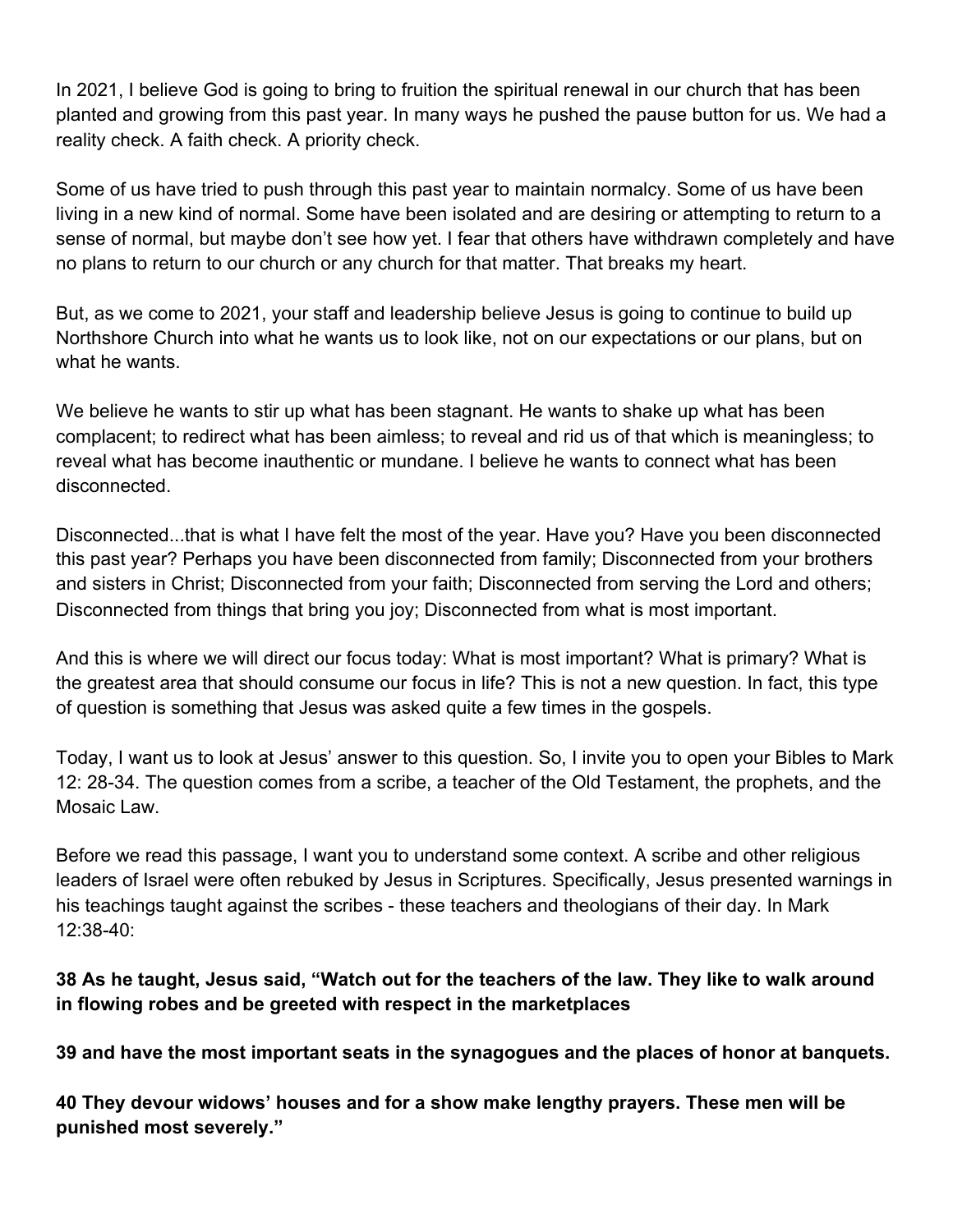The scribes, the group of teachers had disconnected themselves from that which was most important. They became selfish and wanted prestige, honor, and status for themselves. They took what wasn't theirs and abused their authority.

But it is from this group of teachers that one scribe comes genuinely, without malice, and asks Jesus, "What is the greatest command?" What is most important? Let's take a look in Mark 12:28-34:

**Mark 12:28 One of the teachers of the law came and heard them debating. Noticing that Jesus had given them a good answer, he asked him, "Of all the commandments, which is the most important?"**

**29 "The most important one," answered Jesus, "is this: 'Hear, O Israel: The Lord our God, the Lord is one. 30 Love the Lord your God with all your heart and with all your soul and with all your mind and with all your strength.'**

**31 The second is this: 'Love your neighbor as yourself.' There is no commandment greater than these."**

**32 "Well said, teacher," the man replied. "You are right in saying that God is one and there is no other but him.**

**33 To love him with all your heart, with all your understanding and with all your strength, and to love your neighbor as yourself is more important than all burnt offerings and sacrifices."**

# **34 When Jesus saw that he had answered wisely, he said to him, "You are not far from the kingdom of God." And from then on no one dared ask him any more questions.**

This scribe walked into a debate that had already been happening between Jesus and some other religious leaders. The Pharisees and Sadducees had already taken turns trying to trap Jesus. So, they are asking him their best questions to try and get him to answer incorrectly so they could arrest him.

Debating is something that was common for these leaders. Ancient writings show that rabbis counted 613 individual statutes in the law of Moses--365 that were negative-the don'ts; and 248 positive the do's.

And religious leaders went to great lengths and debated often in attempts to differentiate between the commands to distinguish those that were heavy or great, and those that were light or little.

So this scribe asked a question of Jesus that he had probably asked others numerous times before. What is the great commandment of all? What is the most important?

So, Jesus answers his question by quoting two Old Testament verses. The first quote is found in Deuteronomy 6:4: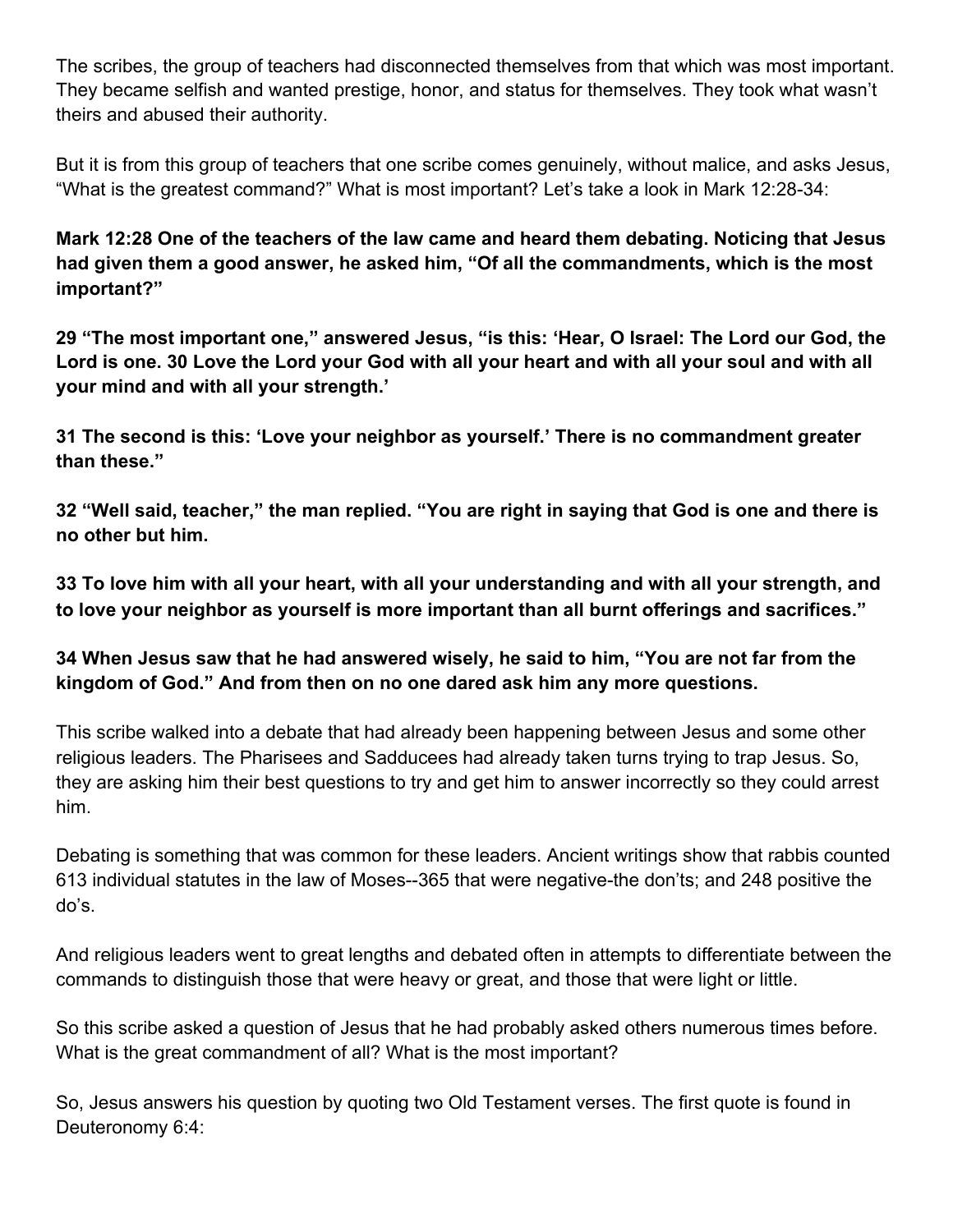#### **Deut. 6:4 Hear, O Israel: The Lord our God, the Lord is one. 5 Love the Lord your God with all your heart and with all your soul and with all your strength.**

These verses comprise what is called the Shema, which is a confession of faith that devout Jews recite twice daily, once in the morning and once in the evening. When reciting this verse, there is an affirmation that there is only one true God, and he is the God who chose Israel to be the recipient of his covenant-love. There is no other before him or beside him. He is one.

And you think that would be it, let's just leave it at that command, but Jesus adds another from Leviticus 19:18

#### **Lev. 19:18 "'Do not seek revenge or bear a grudge against anyone among your people, but love your neighbor as yourself. I am the Lord.**

So, Jesus takes this scribe's questions, "What is the Greatest command?" and gives him two answers in one. These two answers give us what is most important, the greatest commandment as Christians: Love the Lord Your God, and Love Your Neighbor as Yourself.

Essentially, what Jesus is saying is that your relationships are what is most important. The great commandment concerns your relationship with God and other people.

But Jesus actually takes relationships to a whole new level in the Great Commandment, and he introduces what we are calling REALationships. The main point I want you to see today is this

# **1. The Great Commandment is all about REALationships**

Not just relationships, but REALationships. Does anyone know what Webster dictionary's word of the year was in 2020? Pandemic. Well, this year, we want the word of the year in 2021 to be REALationships.



To illustrate this, I want to show you a little diagram, a framework, of the greatest commandment. If you notice, there are three relational components that Jesus mentions here. The first is The Lord Your God, the second is your neighbor, and the third is yourself. These are the three components that make up all of the relationships in our lives. He didn't leave anyone out.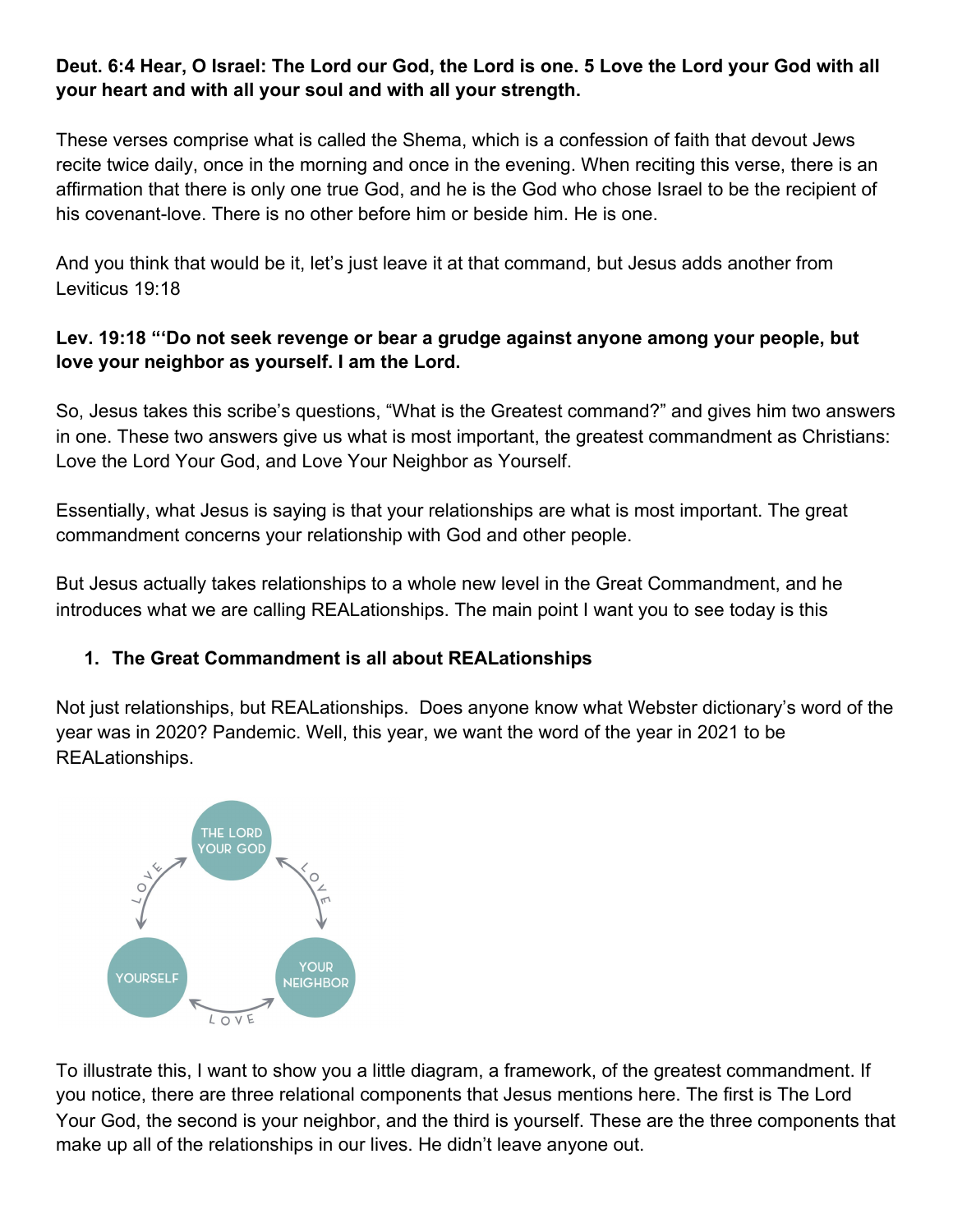But what Jesus shows us is that it is the love binding each one of these together which makes the relationships REAL. So this year, you will hear this made up word many times because it is our desire for you, Northshore Church, to connect or reconnect with what is most important: experiencing real love for God and people in 2021. Love God, Love People.

Jesus told the scribe and is telling us there are no commandments greater than these as believers. In Matthew's gospel account of a similar interaction, he said:

# **Matt. 22:40 All the Law and the Prophets hang on these two commandments."**

Just picture the great commandment as a coat hanger with all of the books of the Old testament hanging on them. There is none greater.

So, over the course of this month, we are going to talk more about each part of this REALationships Framework from the Great Commandment. What does it mean to love the one true God for who he is? What does it mean to love God with all your heart, soul, mind, and strength? What does it mean to love your neighbor as yourself?

Then the rest of our year will be spent learning about how we can prepare ourselves and position ourselves to love God and others above all else. So, the main point is that the Great Commandment is all about experiencing and pursuing REALationships. But, I want to spend a little time today looking specifically at this love that binds REALationships together.

# **1. The Great Commandment is All About REALationships A. REALationships are connected by Agape Love.**

We have one world for love in English, but it is used and applied in many different contexts. I love steak. I love my wife. Those are two totally different types of love, but we still use one word.

The New Testament was mainly written in ancient Greek. And in the ancient Greek speaking world, there were a few words that were used to describe love. One of them was *eros.* This type of love is deep desire, passionate aspiration, and sensuous longing. It often has a physical or sexual connotation. It is where our English word erotic is derived. It was used often in other writings, but not in the New Testament.

Another word is *storge* which is the kind of affection found in a family. This is the type of love a child would have for parents or a parent for a child. It is also a word not found in the New Testament.

Another word is *philia,* which describes different types of love, but mainly a brotherly type of love toward another. Philadelphia is the city of brotherly love. Philia, philadelphia. It is used roughly 60 times in the New Testament.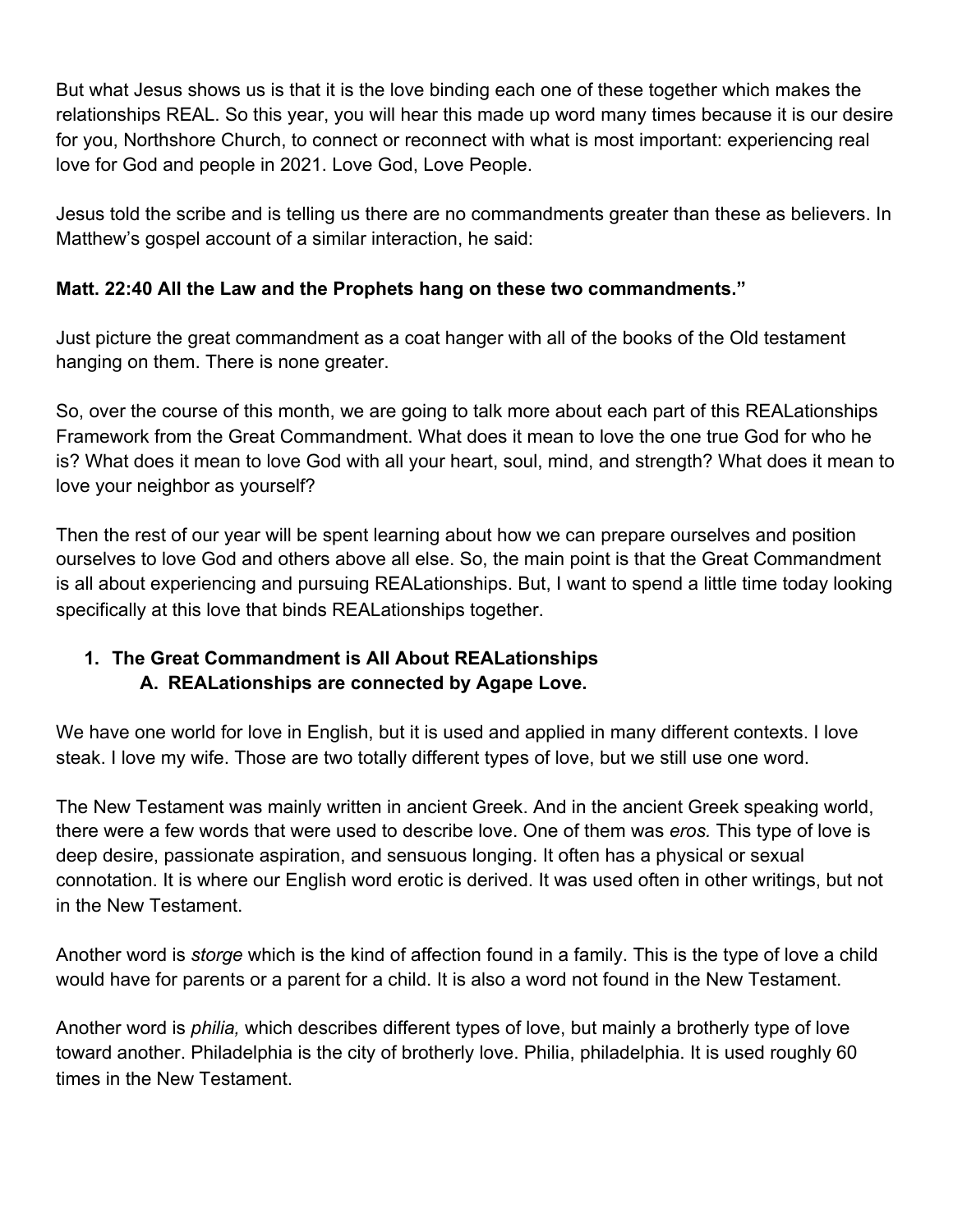But the word used most of all in the New Testament is Agape. The verb and noun are used around 250 times. This is the word that Jesus used to describe the love for God and others in REALationships.

But, What is agape love? In 1 John 4, we get a better understanding through a brief description of agape love. 1 John 4:15-17 says,

**1 John 4:15 If anyone acknowledges that Jesus is the Son of God, God lives in them and they in God.**

**16 And so we know and rely on the love God has for us. God is love. Whoever lives in love lives in God, and God in them.**

**17 This is how love is made complete among us so that we will have confidence on the day of judgment: In this world we are like Jesus.**

This scripture shows us that Agape Love is first and foremost the very nature of God. God is love. Now, we cannot make the mistake of thinking that this is the only attribute and that all other attributes are underneath love.

For example, God is also all-knowing, all-powerful, all present, all eternal, all just, all infinite. But, in addition to these attributes, God is all-love. Everything God does is rooted in and motivated by love. He created the world because He is love. He formed humanity because He is love. And He rules the universe in love.

His love is uncaused, it doesn't make sense and is unreasonable to us by our standards. God's love is unending, unlimited, unchanging, unconditional. It's just who he is! God is love.

Secondly, this scripture shows us that Agape Love is only experienced by believing in Jesus as the Son of God. Did you notice what happened in Jesus's interaction with the scribe?

After Jesus told him the greatest command is to love the Lord your God, and love your neighbor as yourself, the scribe responded, "well said, teacher." "To love God...and your neighbor as yourself is more important than all burnt offerings and sacrifices."

Jesus recognized that he answered wisely, but what did he say to him? "You are not far from the kingdom of God." Here's the deal, you can know what the great commandment is, but the reality is, the great commandment will not save you.

You can try and have the best relationships with everyone. You can try and do good things for God and others, but if you don't have faith in Jesus as your Lord and Savior, you will get the same reply as him: "You are not far from the kingdom of God." You may be near, but you are not in the kingdom.

Without Christ, relationships are possible, but not REALationships. Because it is only through Jesus that God's agape love flows to you and is manifested in you. This is the only way that God's love is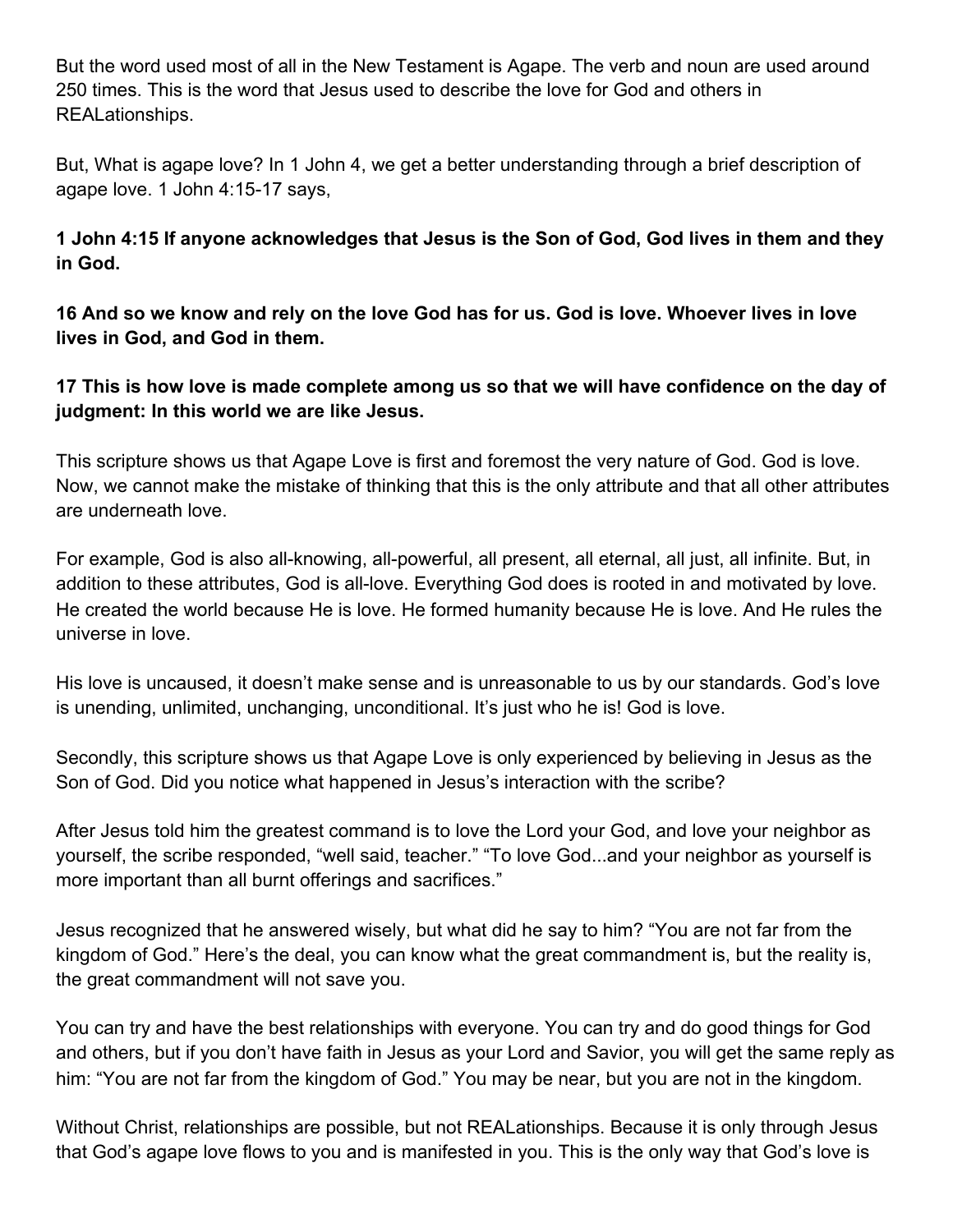made complete in us. This is the only way we can have confidence to stand before God on judgement day.

This is the only way that we can be in this world, and be like Jesus, loving others with real love. It is only through a relationship with Jesus that agape love can produce in us the type of results that the Apostle Paul lists in 1 Corinthians 13,

#### **1 Cor. 13:4 Love is patient, love is kind. It does not envy, it does not boast, it is not proud.**

**5 It does not dishonor others, it is not self-seeking, it is not easily angered, it keeps no record of wrongs. 6 Love does not delight in evil but rejoices with the truth.**

#### **7 It always protects, always trusts, always hopes, always perseveres. 8 Love never fails.**

It is only through Jesus that these results of love are manifested in us and it is through obedience to the Great Commandment that they flourish in all of our relationships…..

Just a couple of days after this interaction with this scribe, Jesus was having the passover meal with his disciples, and he issued a new command to them.

# **34 "A new command I give you: Love one another. As I have loved you, so you must love one another.**

# **35 By this everyone will know that you are my disciples, if you love one another."**

If this new command were a coat hanger, the entire Bible, the Old and New Testament could hang on this one command. Jesus loved us so much that he died so we could experience the agape love of our Heavenly Father. He died on the cross and makes the Great Commandment possible for us to live out. He makes REALationships possible.

So, the question for you today is this….Do you want to experience REALationships?

If so, I have an invitation for you. In response to today's message, and to prepare your hearts for what is to come this year, I want to invite you to do three things. First, if you have never trusted in Jesus as your Lord and Savior and asked him for his free gift of your sins being forgiven and eternal life, then he is inviting you to enter into that relationship today.

In just a moment, you will have the opportunity to ask him for it. So, then for the first time, you can experience REALationships, real agape love from God and for God, and real agape love for others.

For everyone here, I want to invite you in two other ways to respond. Both of them involve you stopping by the REALationships lobby in the lobby on your way out. First, I want you to pick up a Bible Reading plan for this series, for the month of January. It is a plan that will supplement every sermon for the month.